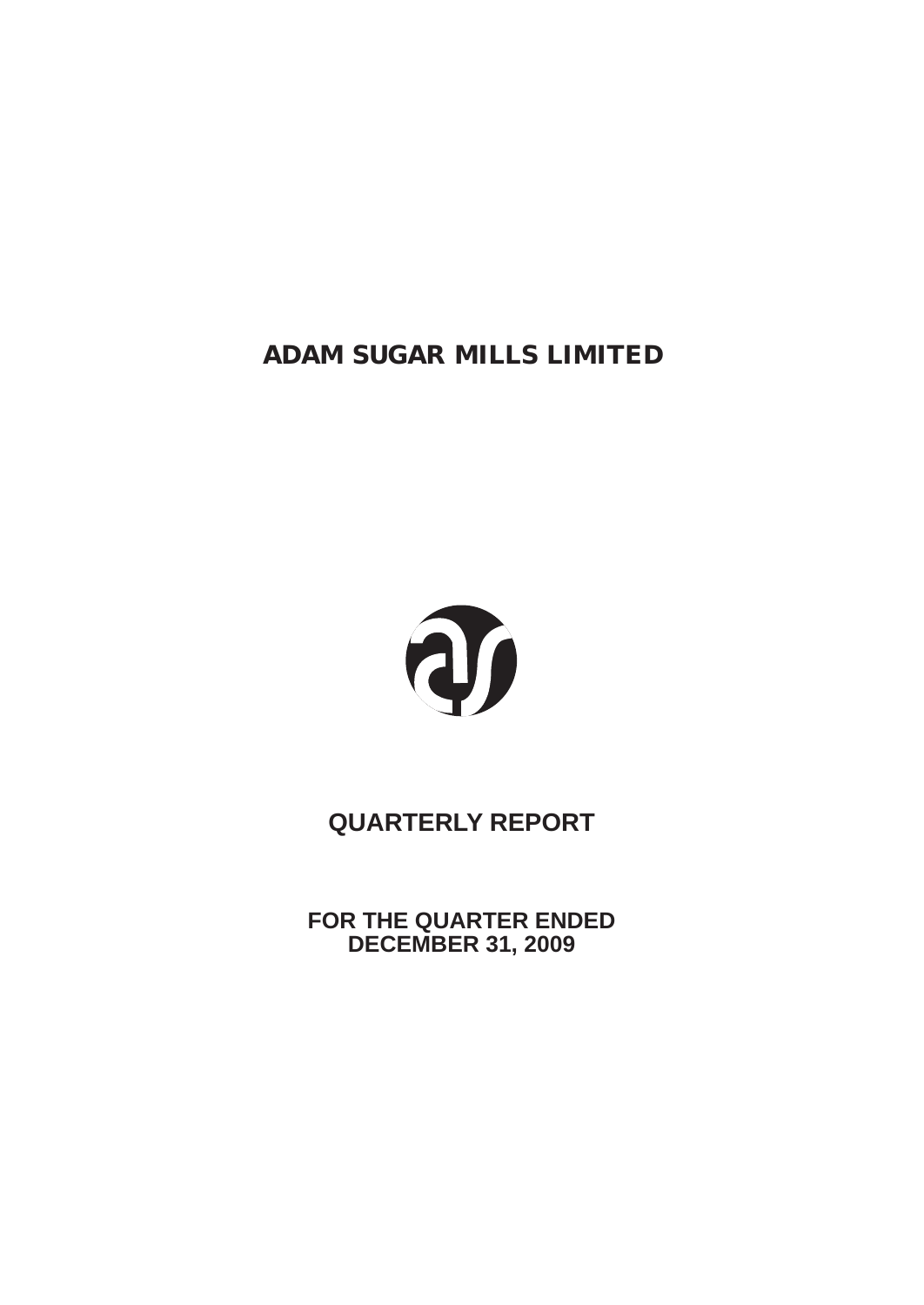### **IN THE NAME OF ALLAH THE BENEFICENT, THE MERCIFUL**

### **CONTENTS**

| 1. | Company Information                  |   |
|----|--------------------------------------|---|
|    | 2. Chief Executive's Review          | 2 |
| 3. | <b>Balance Sheet</b>                 | 3 |
| 4. | <b>Profit and Loss Account</b>       | 4 |
| 5. | <b>Cash Flow Statement</b>           | 5 |
| 6. | Statement of Changes in Equity       | 6 |
|    | 7. Notes to the Financial Statements |   |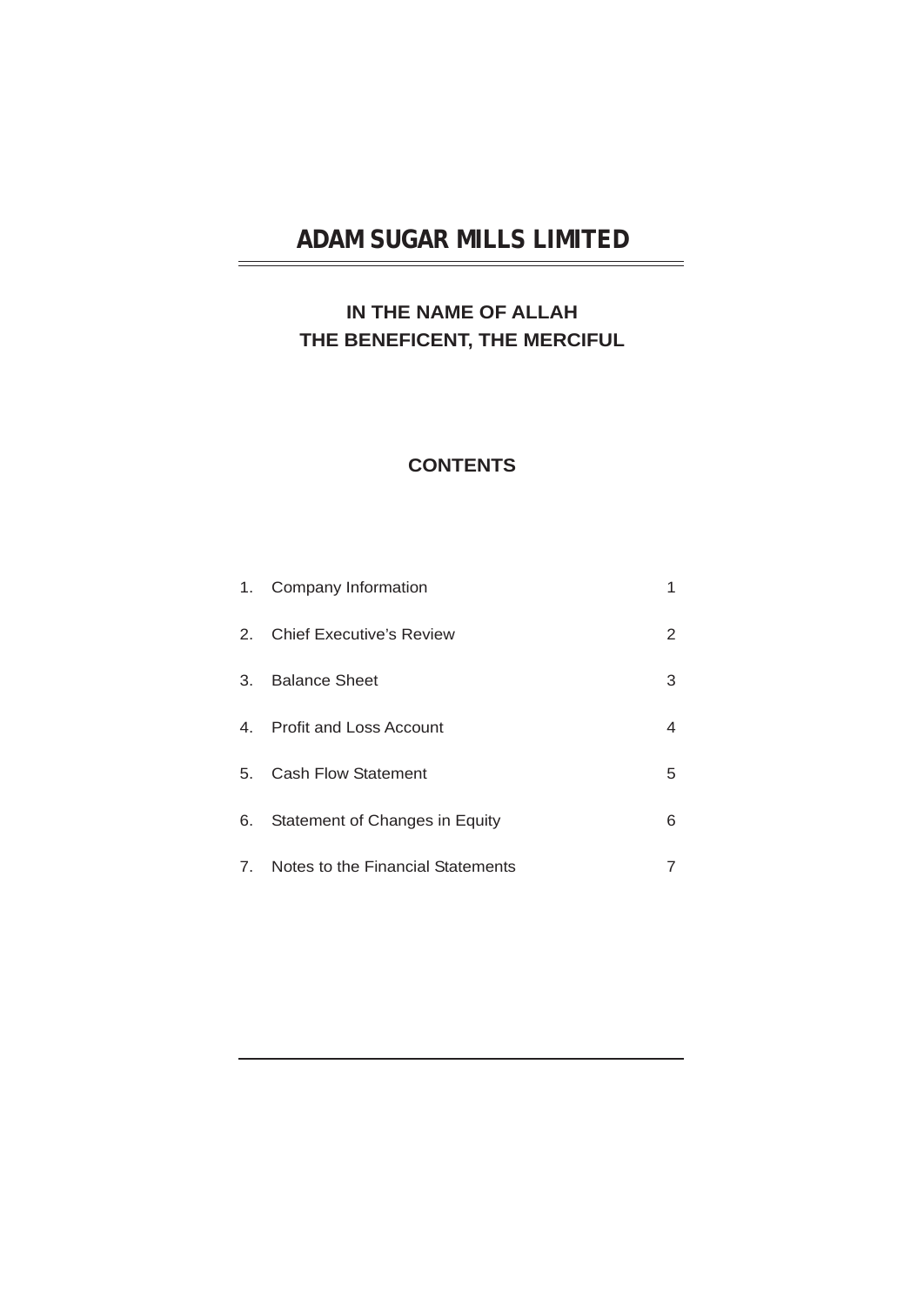### **VISION**

To be the leader in sugar industry by building the Company's image through quality improvement competitive prices and meeting social obligations.

### **MISSION**

- To endeavour to be the market leader by offering high quality sugar to our customers at competitive prices.
- $\bullet$ To continue improving operating performance and profitability thereby ensuring growth for the company while serving best interest of shareholders.

### **COMPANY INFORMATION**

BOARD OF DIRECTORS AUDIT COMMITTEE (all non-executive directors) CHAIRMAN MEMBER MEMBER DIRECTOR FINANCE/ CORPORATE SECRETARY AUDITORS REGISTERED OFFICE FACTORY WEBSITE ADDRESS MR. GHULAM AHMED ADAM MR. SYED RAFIQUE MOHAMMAD SHAH MR. ABDUL KARIM MR. JAWAID AHMED MR. LT. COL (R) MUHAMMAD MUJTABA MR. JUNAID G. ADAM MR. OMAR G. ADAM MR. JUNAID G. ADAM MR. JAWAID AHMED MR.ABDUL KARIM MR. QAMAR RAFI KHAN, ACA HAROON ZAKARIA & COMPANY Chartered Accountants HAJI ADAM CHAMBERS, ALTAF HUSSAIN ROAD, NEW CHALLI, KARACHI-2 CHAK NO. 4, FORDWAH, CHISHTIAN DISTRICT BAHAWALNAGAR www. adam.com.pk/Adamsugar.htm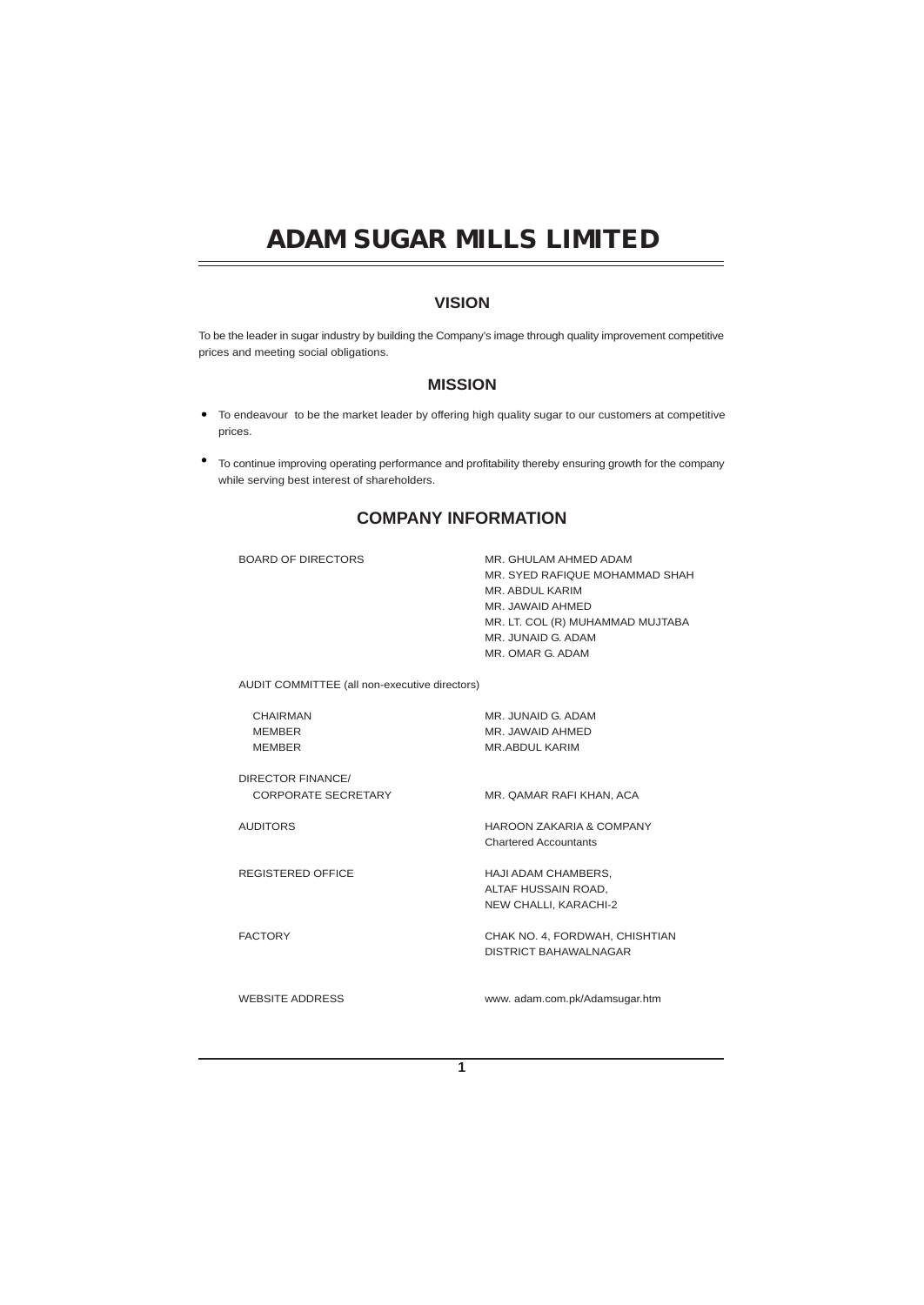### **IN THE NAME OF ALLAH THE BENEFICENT, THE MERCIFUL CHIEF EXECUTIVE'S REVIEW**

On behalf of Board of Directors, I am pleased to present to you the unaudited accounts of the Company for the first quarter ended December 31, 2009.

| <b>OPERATING RESULTS:</b>         | 31-12-2009 | 31-12-2008 |
|-----------------------------------|------------|------------|
| Cane Crushed-Metric Tons          | 88.907     | 67.472     |
| Average Recovery                  | 8.20%      | 8.00 %     |
| <b>Sugar Produced-Metric Tons</b> | 6,585      | 4.500      |
| Commeneedc Crushing on            | 23/11/2009 | 30/11/2008 |
| Number of season days             | 39         | 32         |

The financial results are better than previous year. There is shortage of sugarcane. The Government has also increased the sugarcane rate from Rs.80/- per 40 KG to Rs.100/- per 40 KG. The growers are not supplying sugarcane at the rates fixed by the Government and the mills are forced to purchase sugarcane at a higher prices to continue production.

Until January 26, 2010, we have already crushed 177,524 tons of sugarcane at an average recovery of 8.44% and have produced 14,374 tons of sugar.

We hope that we will be able to produce more sugar than previous year subject to availability of sugarcane.

Thank you.

(GHULAM AHMED ADAM) CHIEF EXECUTIVE

**Karachi: January 28, 2010**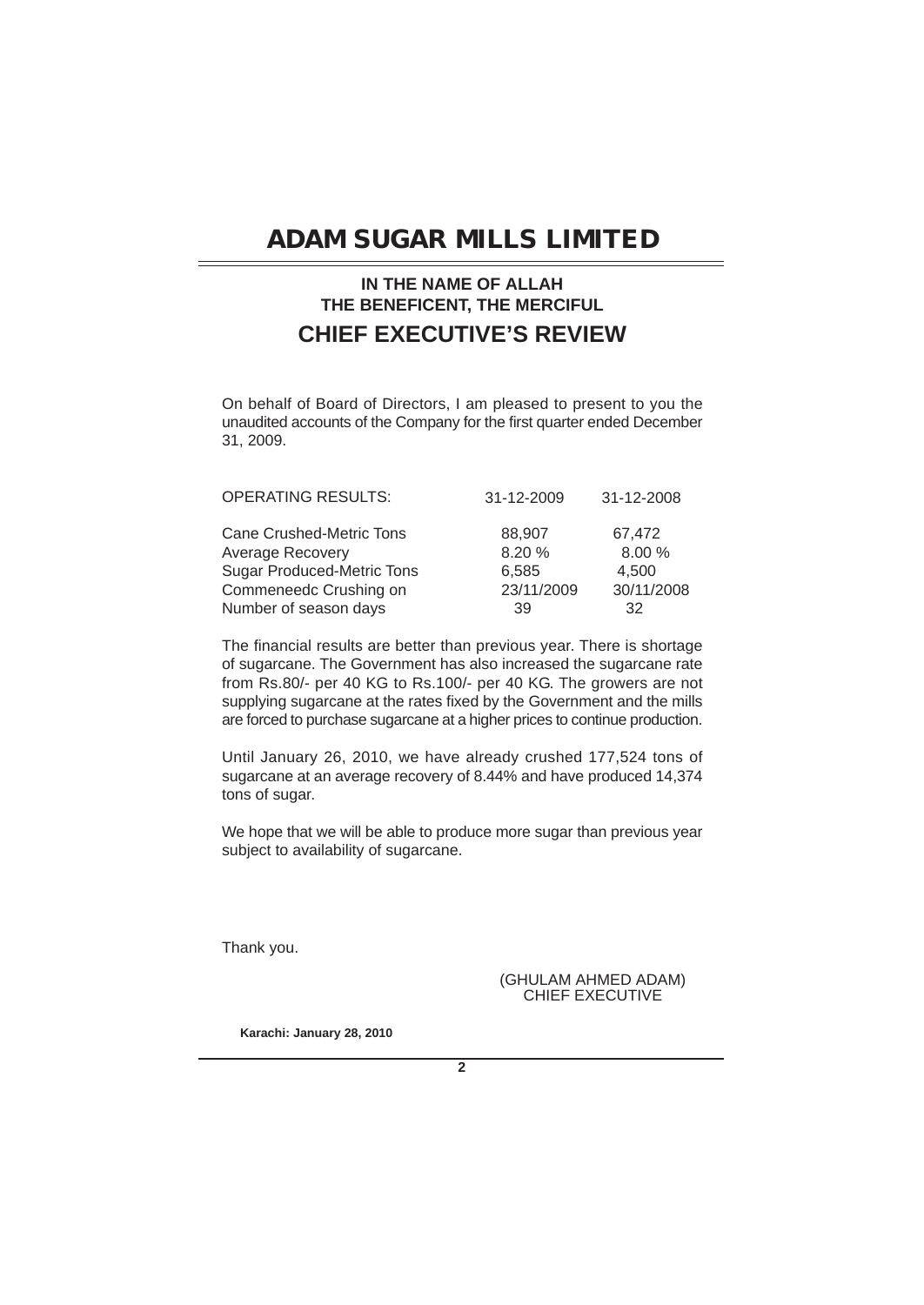### CONDENSED INTERIM BALANCE SHEET (UNAUDITED) AS AT DECEMBER 31, 2009

|                                                                                                                                                                                                                                     |                          | December 31<br>2009                                                                                          | September 30<br>2009                                                                                           |
|-------------------------------------------------------------------------------------------------------------------------------------------------------------------------------------------------------------------------------------|--------------------------|--------------------------------------------------------------------------------------------------------------|----------------------------------------------------------------------------------------------------------------|
|                                                                                                                                                                                                                                     |                          | (Unaudited)                                                                                                  | (Audited)                                                                                                      |
| <b>ASSETS</b><br><b>Non-Current Assets</b>                                                                                                                                                                                          | <b>Note</b>              | Rupees -                                                                                                     |                                                                                                                |
| Property, plant and equipments<br>Long term deposits                                                                                                                                                                                | 4                        | 841,074,260<br>1,277,400                                                                                     | 846,515,865<br>1,277,400                                                                                       |
| <b>Current Assets</b><br>Biological assets-at fair value<br>Stores and Spare parts<br>Stock in trade<br><b>Trade Debts</b><br>Loans, advances, deposits and prepayments<br>Tax refund due from government<br>Cash and Bank balances | 5<br>6<br>$\overline{7}$ | 1,273,700<br>38,277,422<br>228,109,950<br>39,439,095<br>28,320,245<br>4,246,947<br>74,399,846<br>414,067,205 | 1,273,700<br>52,901,936<br>284,679,932<br>26,809,078<br>4,246,947<br>55,101,766<br>425,013,359                 |
| <b>TOTAL ASSETS</b>                                                                                                                                                                                                                 |                          | 1,256,418,865                                                                                                | 1,272,806,624                                                                                                  |
| <b>CAPITAL AND LIABILITIES</b><br><b>SHARE CAPITAL AND RESERVES</b><br><b>Share Capital</b><br>Authorised                                                                                                                           |                          |                                                                                                              |                                                                                                                |
| 10,000,000 Ordinary shares of Rs. 10/- each<br>57<br>Issued, Subscribed and paid-up capital                                                                                                                                         |                          | 100,000,000<br>57,636,540                                                                                    | 100,000,000<br>57,636,540                                                                                      |
| Reserves and surplus                                                                                                                                                                                                                |                          |                                                                                                              |                                                                                                                |
| <b>General Reserve</b><br><b>Accumulated Profit</b>                                                                                                                                                                                 |                          | 15,000,000<br>140,371,390<br>155,371,390                                                                     | 15,000,000<br>113,352,067<br>128,352,067                                                                       |
| <b>Shareholders equity</b>                                                                                                                                                                                                          |                          | 213,007,930                                                                                                  | 185,988,607                                                                                                    |
| Surplus on revaluation of property,<br>plant and equipment-net                                                                                                                                                                      |                          | 277,468,175                                                                                                  | 280,631849                                                                                                     |
| <b>NON-CURRENT LIABILITES</b><br>Director's subordinated loan<br>Long term finances<br>Liabilities against assets subject to finance lease<br>Deferred liabilities                                                                  |                          | 239,324,437<br>40,333,332<br>8,819,716<br>209,080,589                                                        | 239,324,437<br>43,999,999<br>11,287,527<br>209,080,589                                                         |
| <b>CURRENT LIABILITIES</b><br>Short term finances<br>Current maturity of non current liabilities<br>Trade & other payables<br>Accrued markup on borrowings<br>Provision for taxation<br>Unclaimed dividend                          | 8                        | 497,558,074<br>60,000,000<br>20,336,054<br>164,089,780<br>240,797<br>21,979,586<br>1,738,469<br>268,384,686  | 503,692,552<br>150,000,000<br>19,328,555<br>103,745,279<br>7,776,239<br>19,905,074<br>1,738,469<br>302,493,616 |
| <b>TOTAL CAPITAL AND LIABILITIES</b>                                                                                                                                                                                                |                          | 1,256,418,865                                                                                                | 1,272,806,624                                                                                                  |

The annexed notes form an integral part of these financial statements.

| Karachi:                | <b>GHULAM AHMED ADAM</b> | <b>JUNAID G. ADAM</b> |
|-------------------------|--------------------------|-----------------------|
| Dated: January 28, 2010 | <b>Chief Executive</b>   | <b>Director</b>       |
|                         |                          |                       |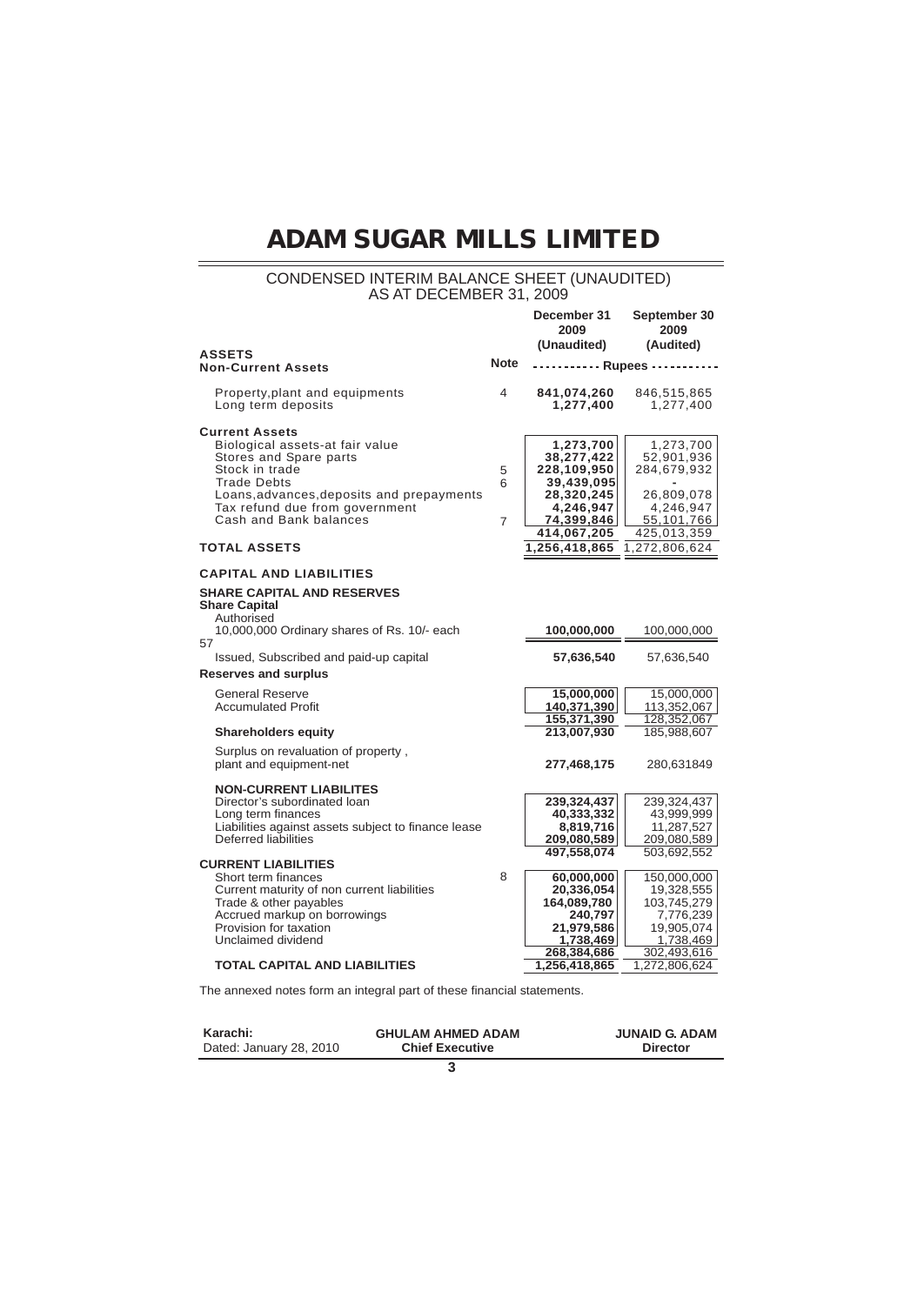### CONDENSED INTERIM PROFIT AND LOSS ACCOUNT(UN-AUDITED) FOR THE QUARTER ENDED DECEMBER 31, 2009

|                                    | December 31          | December 31 |
|------------------------------------|----------------------|-------------|
|                                    | 2009                 | 2008        |
|                                    | -------- Rupees----- |             |
|                                    |                      |             |
| <b>Sales</b>                       | 489,810,268          | 220,002,554 |
| <b>Cost of Sales</b>               | 458,705,586          | 195,554,737 |
| <b>Gross Profit</b>                | 31,104,682           | 24,447,817  |
| <b>Operating Expenses</b>          |                      |             |
| <b>Administrative Expenses</b>     | 5,903,104            | 6,636,188   |
| Selling and distribution expenses  | 165,480              | 140,581     |
|                                    | 6,068,584            | 6,776,769   |
| <b>Operating Profit</b>            | 25,036,098           | 17,671,048  |
|                                    |                      |             |
| Other Income                       | 7,110,735            | 2,606,593   |
|                                    |                      |             |
|                                    | 32,146,833           | 20,277,641  |
|                                    |                      |             |
| Financial charges                  | 3,903,894            | 10,617,717  |
| Worker's profit participation fund | 1,412,146            | 477,760     |
| Worker's welfare fund              | 526,093              | 177,989     |
|                                    | 5,842,133            | 11,273,466  |
| <b>Profit before taxation</b>      | 26,304,700           | 9,004,175   |
| <b>Provision for taxation</b>      |                      |             |
| Current                            | 2,449,051            |             |
| Deferred                           |                      |             |
|                                    | 2,449,051            |             |
| <b>Profit after taxation</b>       | 23,855,649           | 9,004,175   |
|                                    |                      |             |
| Earning per share                  | 4.14                 | 1.56        |

The annexed notes form an integral part of these financial statements.

| Karachi:                | <b>GHULAM AHMED ADAM</b> | <b>JUNAID G. ADAM</b> |
|-------------------------|--------------------------|-----------------------|
| Dated: January 28, 2010 | <b>Chief Executive</b>   | <b>Director</b>       |
|                         |                          |                       |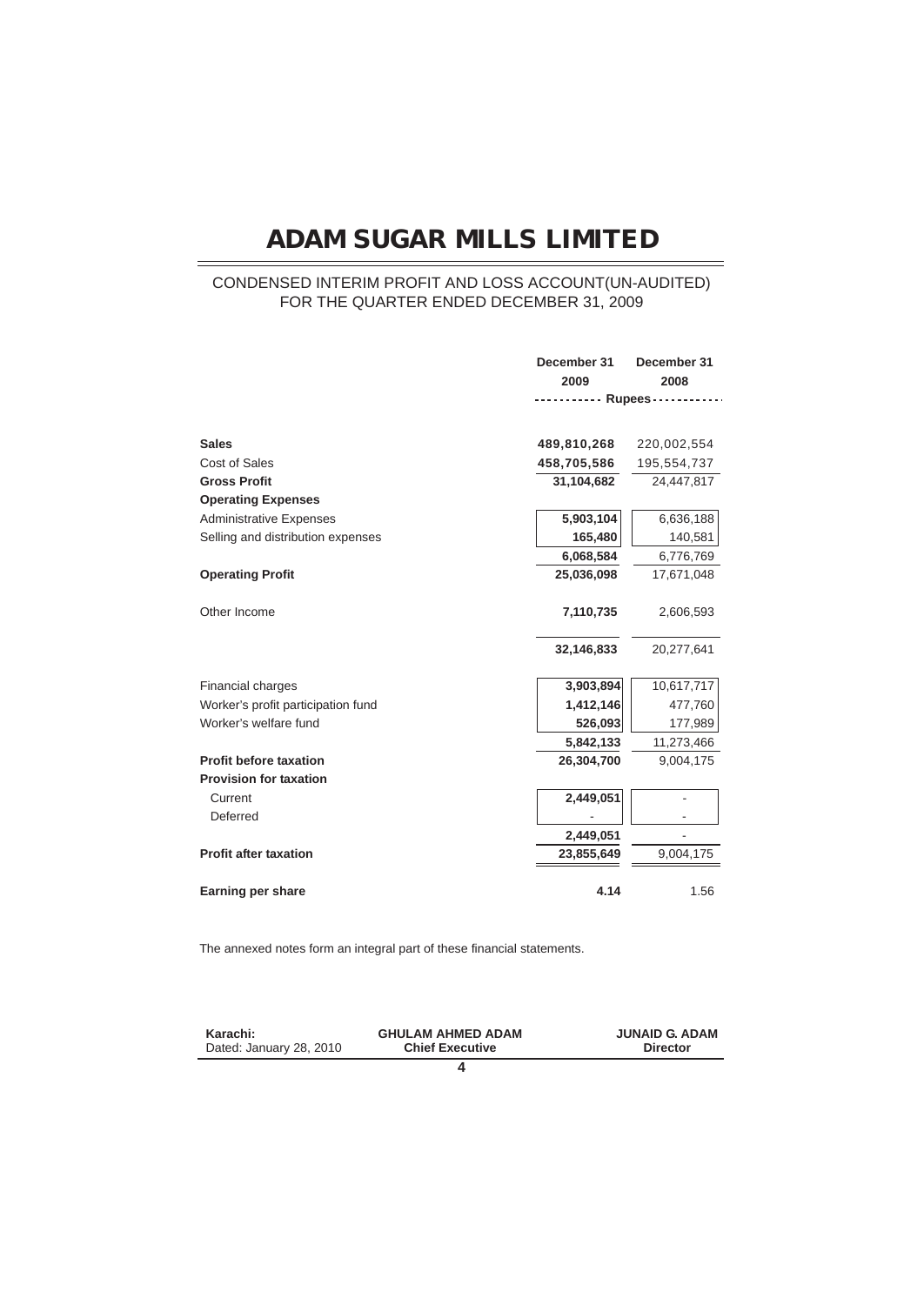### CONDENSED INTERIM CASH FLOW STATEMENT (UNAUDITED) FOR THE QUARTER ENDED DECEMBER 31, 2009

|                                                                          | December 31              | December 31     |
|--------------------------------------------------------------------------|--------------------------|-----------------|
|                                                                          | 2009                     | 2008            |
|                                                                          | --------- Rupees ------- |                 |
| <b>CASH FLOW FROM OPERATING ACTIVITIES</b>                               |                          |                 |
| Profit before taxation<br>Adjustments:                                   | 26,304,700               | 9,004,175       |
| Depreciation                                                             | 11,018,983               | 9,333,595       |
| <b>Financial Charges</b>                                                 | 3,903,894                | 10,617,717      |
|                                                                          | 14,922,877               | 19,951,312      |
| Operating Profit before working capital changes                          | 41,227,577               | 28,955,487      |
| Decrease/(Increase) in Current Assets                                    |                          |                 |
| Stores and spare                                                         | 14,624,514               | (1,939,938)     |
| Stock in trade                                                           | 56,569,982               | 750,462         |
| Trade Debtors-unsecured (considered good)                                | (39, 439, 095)           | 25,215,969      |
| Loans & Advances                                                         | (455, 605)               | 11,735,122      |
|                                                                          | 31.299.796               | 35.761.615      |
| Increase / (Decrease) in current Liabilities<br>Trade and other payables | 60,344,501               | 87,760,035      |
|                                                                          | 91,644,297               | 123,521,650     |
| Cash generated from operations                                           |                          |                 |
| after working capital changes                                            | 132,871,874              | 152,477,137     |
| Financial charges paid                                                   | (11, 439, 336)           | (12,022,085)    |
| Taxes paid                                                               | (1,430,621)              | (482, 521)      |
| Net Cash Generated from / (used) in operating activities                 | 120,001,917              | 139,972,531     |
| <b>CASH FLOW FROM INVESTING ACTIVITIES</b>                               |                          |                 |
| Fixed capital expenditure                                                | (5,577,378)              | (694, 779)      |
| Addition in capital worki in progress                                    |                          | (19,355,694)    |
| Net Cash (used) in investing activities                                  | (5,577,378)              | (20,050,473)    |
| <b>CASH FLOW FROM FINANCING ACTIVITIES</b>                               |                          |                 |
| Repayment / Proceeds from long term loans-net                            | (3,666,667)              | (3,029,174)     |
| Repayment / Proceeds from short term loans-net                           | (90,000,000)             |                 |
| Repayment of lease liabilitiy                                            | (1,459,792)              | (1, 142, 170)   |
| Net cash used in / generated from financing activities                   | (95, 126, 459)           | (4, 171, 344)   |
| Net increase in cash & cash equivalents                                  | 19,298,080               | 115,750,714     |
| Cash and Cash equivalents at beginning of year                           | 55,101,766               | (286, 858, 942) |
| Cash and Cash equivalents at end of year                                 | 74,399,846               | (171, 108, 228) |

The annexed notes form an integral part of these financial statements.

**Karachi:** Dated: January 28, 2010

**GHULAM AHMED ADAM Chief Executive**

**JUNAID G. ADAM Director**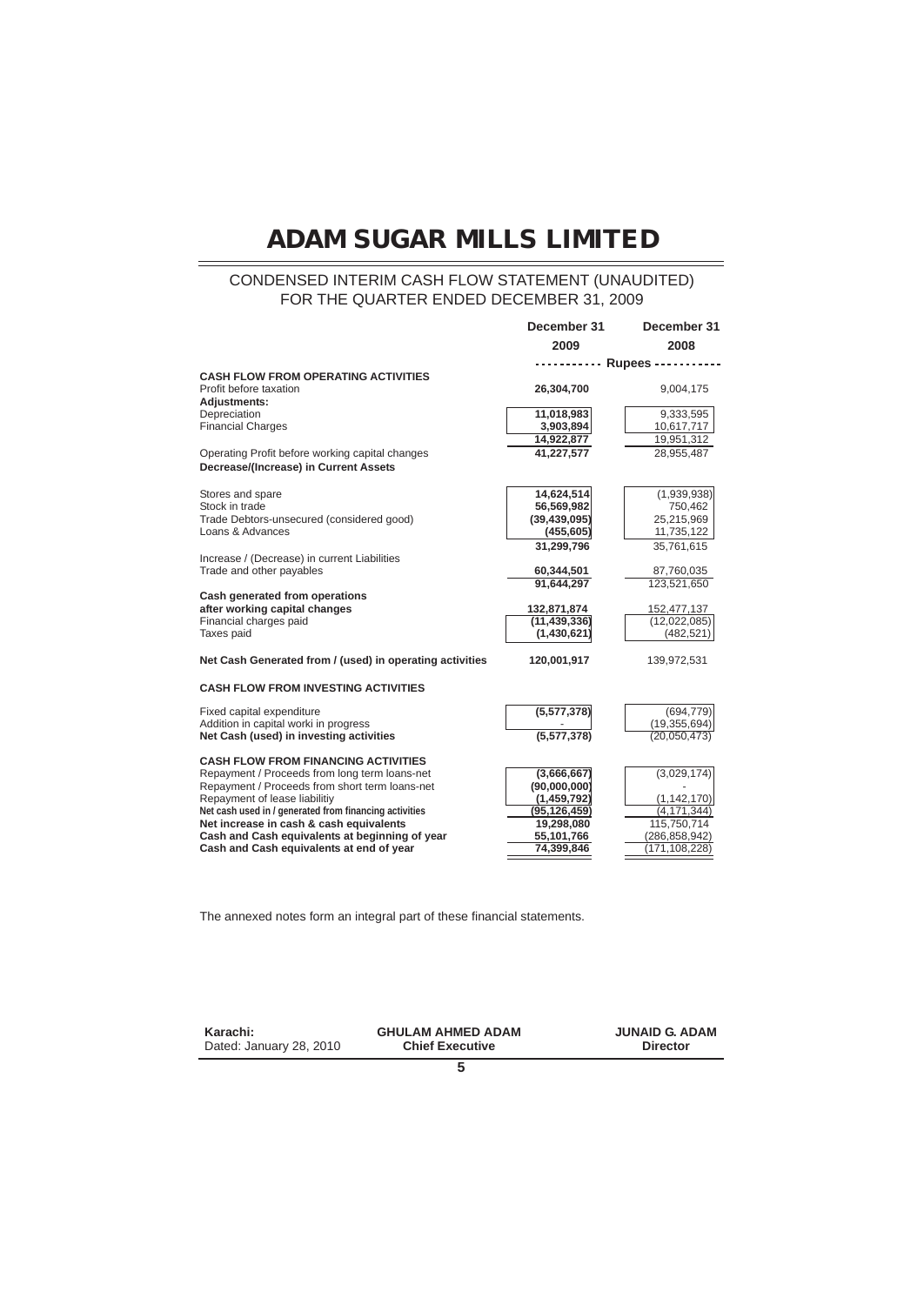### CONDENSED INTERIM STATEMENT OF CHANGES IN EQUITY (UN-AUDITED) FOR THE QUARTER ENDED DECEMBER 31, 2009

| <b>DESCRIPTION</b>                                         | <b>SHARE</b><br><b>CAPITAL</b> | <b>GENERAL</b><br><b>RESERVE</b> | <b>ACCUMULATED</b><br>PROFIT/(LOSS) | <b>TOTAL</b>            |
|------------------------------------------------------------|--------------------------------|----------------------------------|-------------------------------------|-------------------------|
|                                                            |                                |                                  | Rupees                              |                         |
|                                                            |                                |                                  |                                     |                         |
| Balance as at October 1, 2008                              | 57,636,540                     | 15,000,000                       |                                     | 51,864,740 124,501,280  |
| Profit for the three months Oct 01, 2008 to Dec. 31 2008   |                                |                                  | 9,004,175                           | 9,004,175               |
| Incremental depreciation transferred from surplus          |                                |                                  |                                     |                         |
| on revaluation of fixed assets                             |                                |                                  | 3,230,554                           | 3,230,554               |
| Balance as at December 31, 2008                            | 57,636,540                     | 15,000,000                       |                                     | 64,099,469 136,736,009  |
| Profit for the nine months Jan. 01, 2009 to Sept. 30, 2009 |                                |                                  | 39,457,557                          | 39,457,557              |
| Incremental depreciation transferred from surplus          |                                |                                  |                                     |                         |
| on revaluation of fixed assets                             |                                |                                  | 9,795,041                           | 9,795,041               |
| Balance as at September 30, 2009                           | 57.636.540                     | 15,000,000                       |                                     | 113.352.067 185.988.607 |
| Profit for the three months Oct 01, 2009 to Dec. 31 2009   |                                |                                  | 23.855.649                          | 23,855,649              |
| Incremental depreciation transferred from surplus          |                                |                                  |                                     |                         |
| on revaluation of fixed assets                             |                                |                                  | 3,163,674                           | 3,163,674               |
| Balance as at December 31, 2009                            | 57,636,540                     | 15,000,000                       |                                     | 140,371,390 213,007,930 |

The annexed notes form an integral part of these financial statements.

| Karachi:                | <b>GHULAM AHMED ADAM</b> | <b>JUNAID G. ADAM</b> |  |
|-------------------------|--------------------------|-----------------------|--|
| Dated: January 28, 2010 | <b>Chief Executive</b>   | <b>Director</b>       |  |
|                         |                          |                       |  |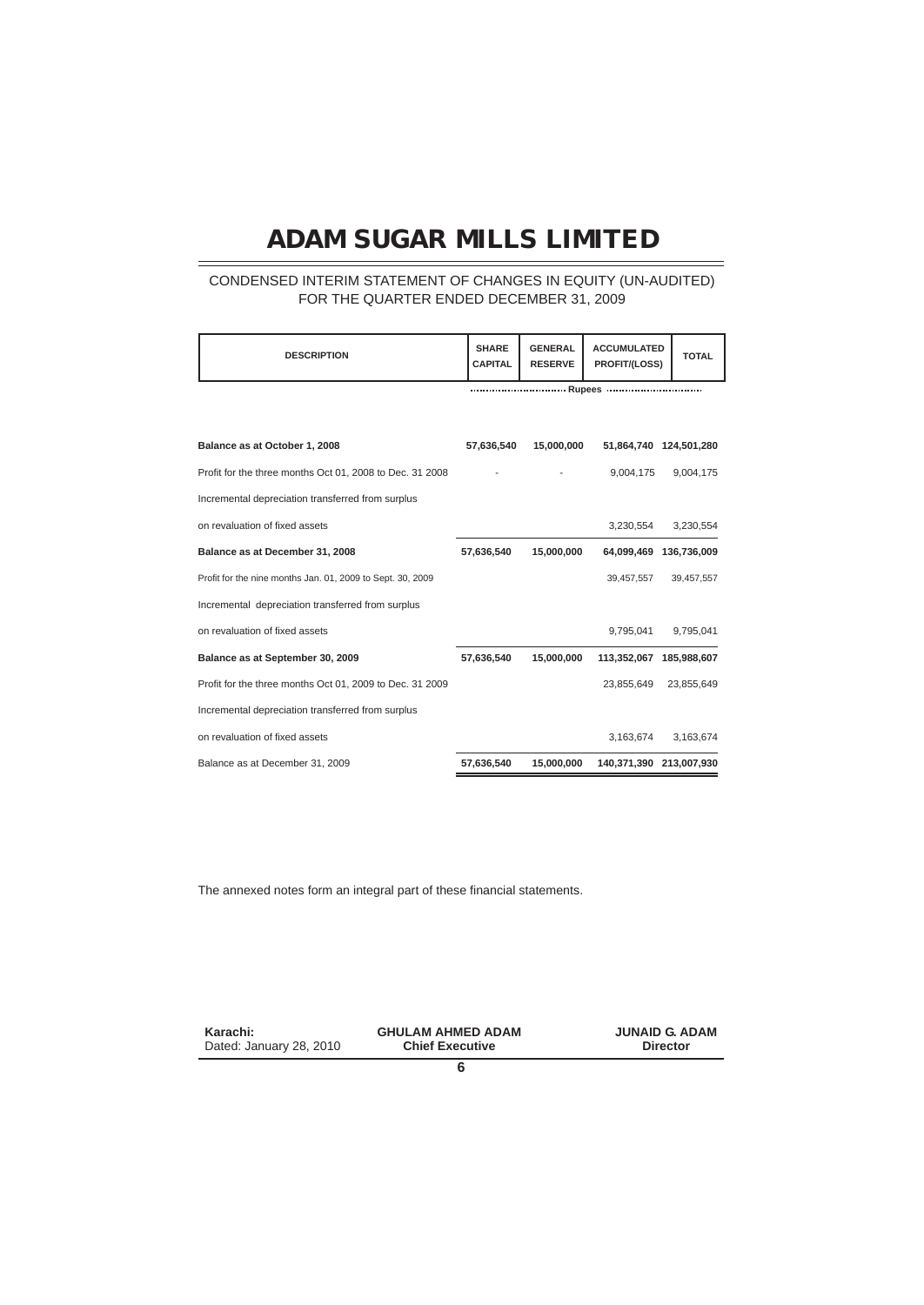### NOTES TO THE CONDENSED INTERIM FINANCIAL STATEMENT FOR THE QUARTER ENDED DECEMBER 31, 2009

#### **1. THE COMPANY AND ITS OPERATIONS**

Adam Sugar Mills Limited is a public limited company incorporated in Pakistan and is quoted on Karachi and Lahore Stock Exchanges. The Company is principally engaged in the manufacture and sale of sugar.

#### **2. BASIS OF PREPARATION**

These unaudited financial statements are being submitted to the shareholders as required under section 245 of the Companies Ordinance, 1984 and have been prepared in accordance with the requirements of the International Accounting Standard, 34 interim financial reporting as applicable in Pakistan. These financial Statements should be read in conjuction with the financial statements of the company for the year ended September 30, 2009.

#### **3. ACCOUNTING POLICIES & ESTIMATES**

The accounting policies and methods of computation followed for the preparation of these financial statements are same as those applied in preparing the financial statements for the year ended September 30, 2009.

### **4. ACQUISITION AND DISPOSAL OF FIXED ASSETS**

|                                                             | December 31<br>2009 | September 30<br>2009 |
|-------------------------------------------------------------|---------------------|----------------------|
|                                                             | (Unaudited)         | (Audited)            |
|                                                             | <b>Rupees</b>       | <b>Rupees</b>        |
| <b>Additions</b>                                            |                     |                      |
| Freehold land (surplus revaluation)                         |                     | 3,281,000            |
| Factory Building on freehold land                           |                     | 13,852,683           |
| Non-Factory Building on freehold land (surplus revaluation) |                     | 673,614              |
| Plant and Machinery including transfer from CWIP            | 87,160              | 131,824,595          |
| Vehicles                                                    |                     | 2,700,080            |
| Office equipment                                            |                     | 127,726              |
| Computer and other equipments                               | 109,990             | 552,836              |
| <b>Furniture and Fixture</b>                                |                     | 893,900              |
| <b>Electric Generator</b>                                   | 5,300,000           |                      |
| Water connection and Electric installation                  |                     | 157,841              |
| Tools and other equipments                                  | 80,228              | 180,853              |
| Air Conditioner and Refrigerators                           |                     | 591,500              |
|                                                             | 5,577,378           | 154,836,628          |
| Disposals at cost                                           |                     |                      |
| Vehicles                                                    |                     | (1,878,082)          |
|                                                             |                     |                      |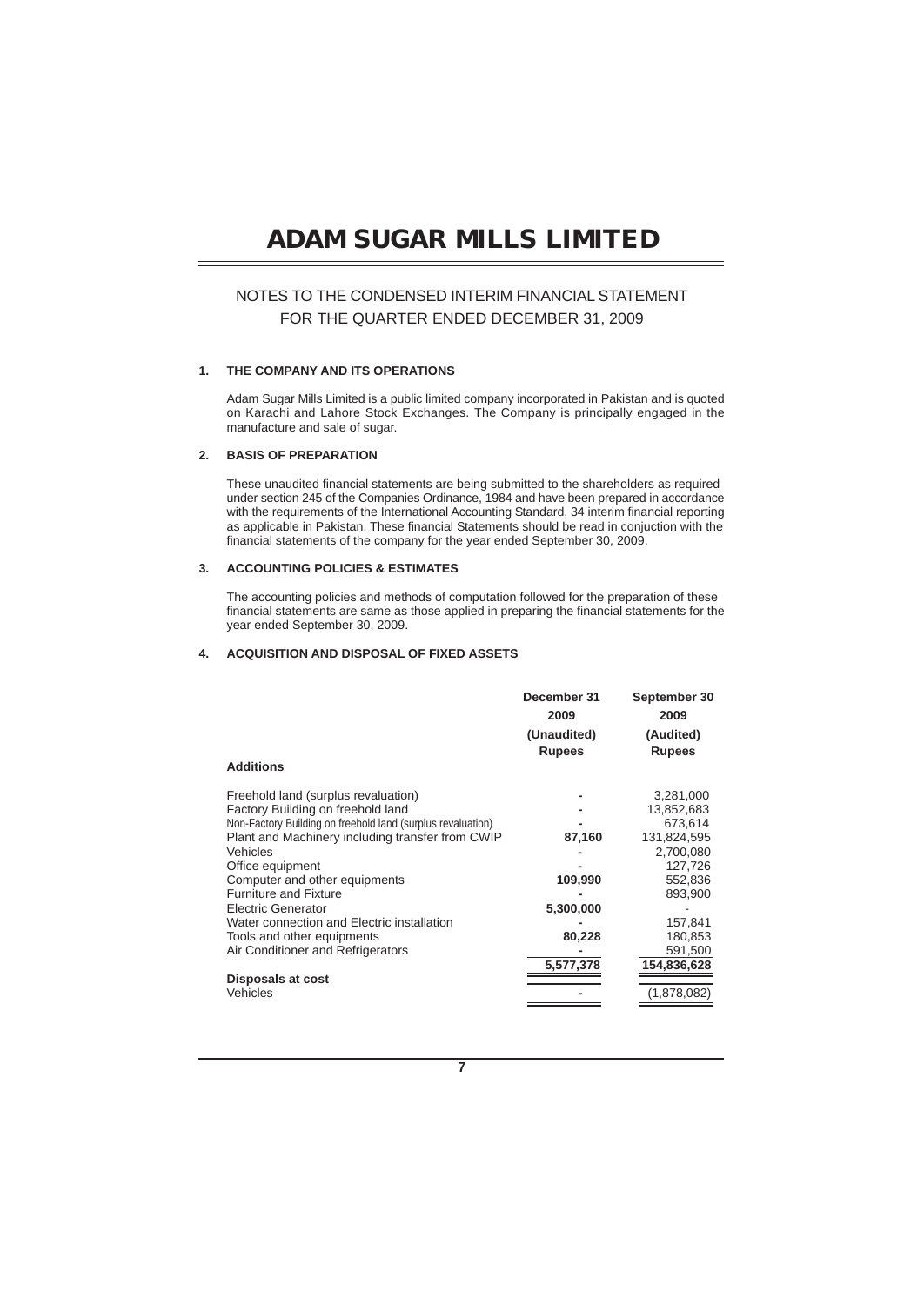|    |                                                        | December 31<br>2009                                    | September 30<br>2009                                 |
|----|--------------------------------------------------------|--------------------------------------------------------|------------------------------------------------------|
|    |                                                        | (Unaudited)                                            | (Audited)                                            |
| 5. | <b>STOCK IN TRADE</b>                                  | <b>Rupees</b>                                          | <b>Rupees</b>                                        |
|    | Sugar in process<br>Molasses<br>Sugar - finished goods | 28,329,088<br>36.603.047<br>163,177,815<br>228,109,950 | 2,088,181<br>1,202,520<br>281,389,231<br>284,679,932 |
| 6. | <b>TRADE DEBTS</b>                                     |                                                        |                                                      |
|    | Unsecured - Considered good                            | 39,439,095                                             |                                                      |
| 7. | <b>CASH AND BANK BALANCES</b>                          |                                                        |                                                      |
|    | Cash in hand<br>Cash at bank - in current accounts     | 5,648,314<br>68,751,532<br>74,399,846                  | 329,326<br>54,772,440<br>55,101,766                  |
| 8. | <b>SHORT TERM BORROWING</b>                            |                                                        |                                                      |
|    | Unsecured<br>- from directors                          |                                                        | 100,000,000                                          |
|    | Secured<br>- from banking companies                    | 60,000,000                                             | 50,000,000                                           |
|    |                                                        | 60,000,000                                             | 150.000.000                                          |

**8.1** These finances are secured against pledge of refined white sugar, first charge on fixed assets and personal guarantee of directors and chief executive of the company. Mark up is at the rates of one month KIBOR + 3.00% payable on quarterly basis. The maximum facilities available are Rs. 500 million.

#### **9. CONTINGENCIES**

There is no significant change in contingencies reported in the last audited financial statements for the year ended September 30, 2009.

#### **10. TAXATION**

Due to taxable losses for the period, provision for tax has been made in the financial statements on the basis of turnover under section 113 of the Income Tax Ordinance, 2001.

#### **11. TRANSACTION WITH RELATED PARTIES**

The related parties and associated undertaking comprise related group companies, local associates, directors and key management personnel.

Transactions with associated undertakings and related parties and other key management personnel under the term of their employment, as described in relevant note are as follows: